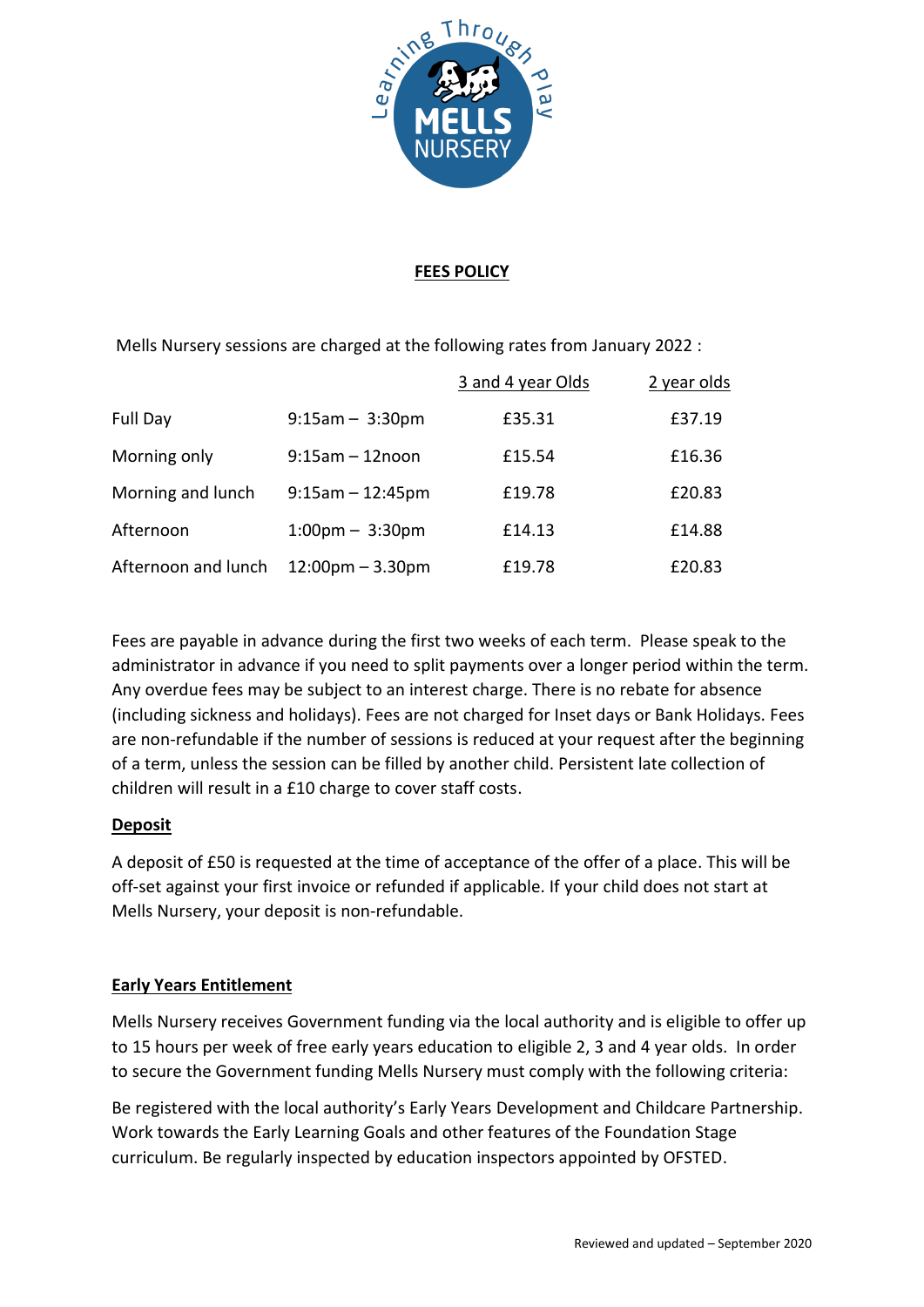The Early Years Entitlement (EYE) starts in the funding period after your child's 3rd birthday, until primary school age.

Eligible 2 years olds can apply for 2 year old funding directly to the local authority. We are able to offer a funded 2 year old place once we have verified and copied your funding entitlement letter, subject to availability of sessions.

Here are the funding periods and the number of hours that can be claimed.

# Early Years Entitlement Funding Period Dates

| Autumn | - $1st$ September – $31st$ December                |
|--------|----------------------------------------------------|
| Spring | - 1 <sup>st</sup> January - 31 <sup>st</sup> March |
| Summer | - $1^{st}$ April – $31^{st}$ August                |

You will be required to fill out a registration form to support your claim for funding. This is sent to Somerset County Council, along with a copy of your child's birth certificate. Mells Nursery is responsible for submitting the relevant claim on a termly basis and the funding is paid directly to the Nursery.

There is a maximum entitlement of 15 hours per week and 570 hours per year. Any hours that fall outside of the EYE criteria will be charged at the rates above.

# **30 Hours Early Years Entitlement**

We are a small Nursery that operates term-time only and are committed to keeping the number of children we have at any one time small and with a minimum of statutory but usually higher ratios of staff to children.

We are able to offer a special environment both inside and out with experiences that support children's individual interests and experienced staff who journey alongside the children, supporting, caring and challenging. With this is mind, we would like to welcome as many children as we can to Mells Nursery and give children an experience that runs alongside the experiences that they get at home with families and friends.

To allow this to happen, we can offer a **maximum of 15 hours free entitlement** for all children from the funding period after their  $3<sup>rd</sup>$  birthday, this equates to two full days and an afternoon session with us. Funded 2 year old sessions are also available where applicable, again for a maximum of 15 hours per week.

Some children may benefit from more time with us and this can be discussed and decided in conjunction with the Nursery management on an individual basis. Extra sessions will be invoiced to the parents through a termly invoice. If your child attends another setting or childminder and you are entitled to 30 hours of funding, we are able to share this funding claim with them, again, **up to a maximum of 15 funded hours per week at Mells Nursery**.

If you have individual needs or requirements, please do speak to us to see whether we can accommodate this.